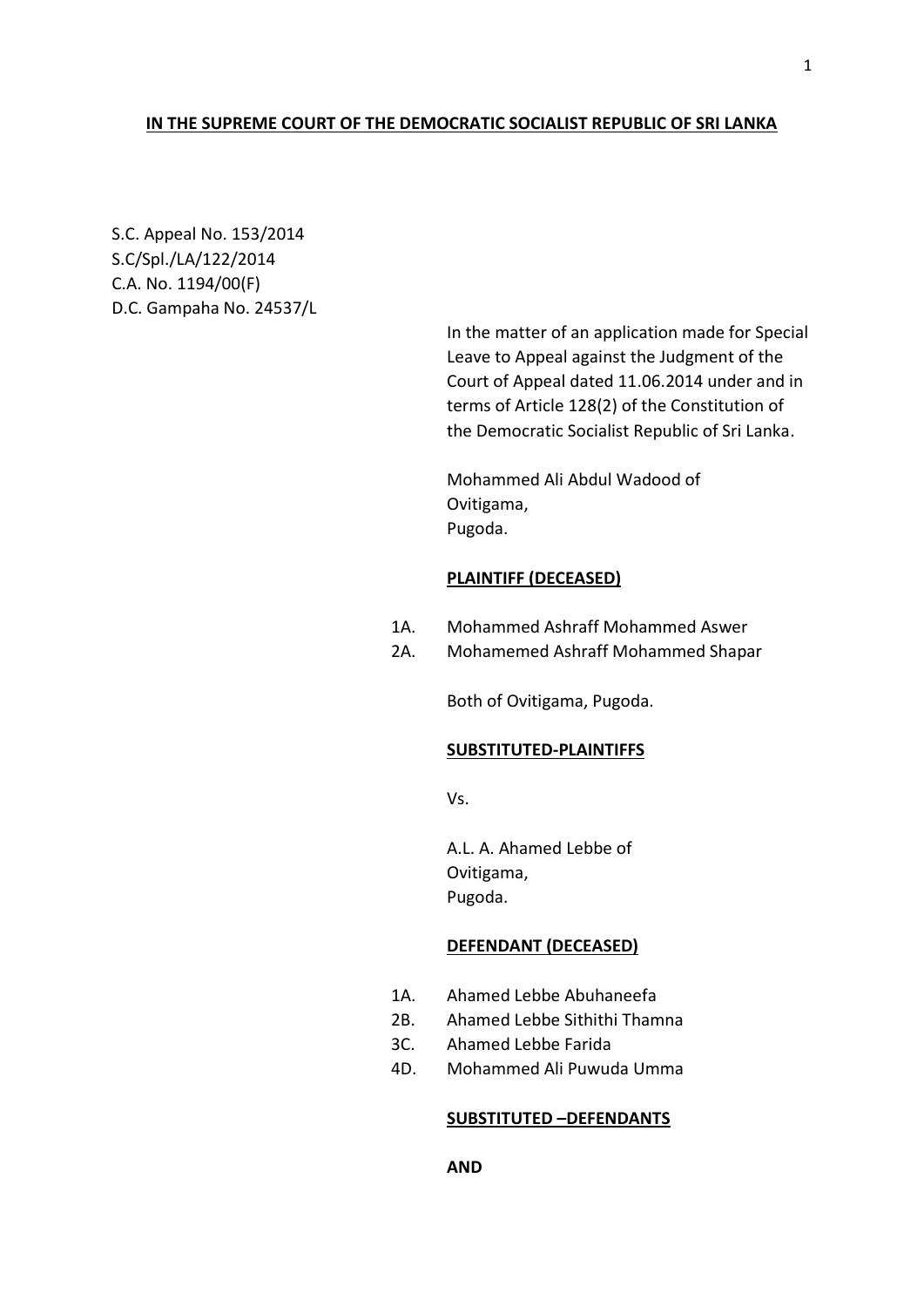A.L.A. Ahamed Lebbe of Ovitigama, Pugoda.

#### **DEFENDANT-DECEASED**

1A. Ahamed Lebbe Abuhaneefa of Ovitigama, Pugoda.

#### **SUBSTITUTED 1A DEFENDANT-PETITIONER**

Vs.

Mohammed Ali Abdul Wadood of Ovitigama, Pugoda.

## **PLAINTIFF** (**DECEASED)**

- 1A. Mohammed Ashraff Mohammed Aswer
- 2A. Mohamemed Ashraff Mohammed Shapar

Both of Ovitigama, Pugoda.

#### **SUBSTITUTED-PLAINTIFFS-RESPONDENTS**

A.L. A. Ahamed Lebbe of Ovitigama, Pugoda.

### **DEFENDANT (DECEASED)**

- 2B. Ahamed Lebbe Sithithi Thamna
- 3C. Ahamed Lebbe Farida
- 4D. Mohammed Ali Puwuda Umma

All of Ovitigama, Pugoda.

#### **SUBSTITUTED–DEFENDANTS-RESPONDENTS**

**AND NOW**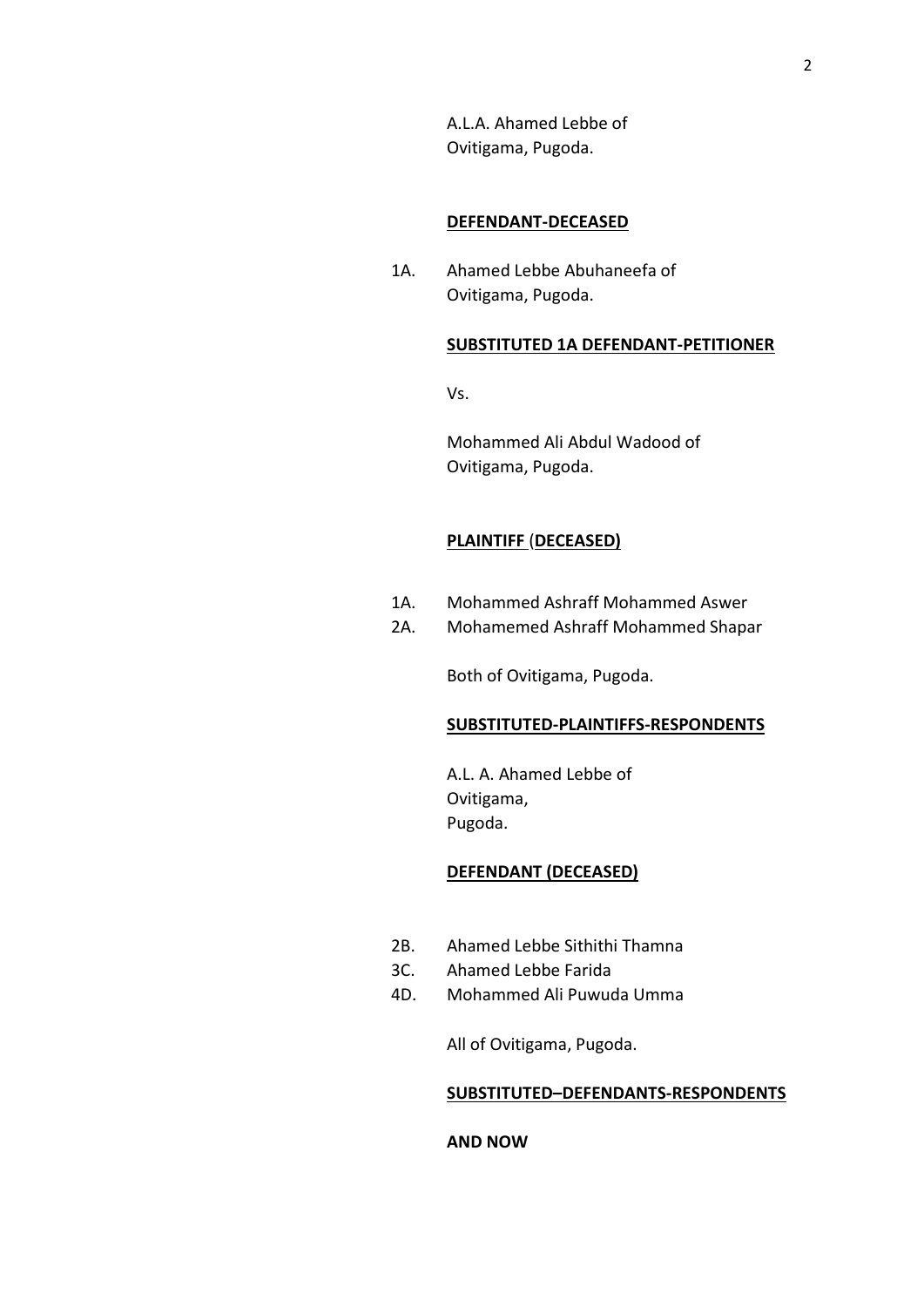A.L. A. Ahamed Lebbe of Ovitigama, Pugoda.

#### **DEFENDANT (DECEASED)**

 1A. Ahamed Lebbe Abuhaneefa of Ovitigama, Pugoda.

# **SUBSTITUTED 1A DEFENDANT-PETITIONER-APPELLANT**

Vs.

Mohammed Ali Abdul Wadood of Ovitigama, Pugoda.

## **PLAINTIFF** (**DECEASED)**

- 1A. Mohammed Ashraff Mohammed Aswer
- 2A. Mohamemed Ashraff Mohammed Shapar

Both of Ovitigama, Pugoda.

# **SUBSTITUTED-PLAINTIFFS-RESPONDENTS-RESPONDENTS**

A.L. A. Ahamed Lebbe of Ovitigama, Pugoda.

# **DEFENDANT (DECEASED)**

- 2B. Ahamed Lebbe Sithithi Thamna
- 3C. Ahamed Lebbe Farida
- 4D. Mohammed Ali Puwuda Umma

All of Ovitigama, Pugoda.

# **SUBSTITUTED–DEFENDANTS-RESPONDENTS-RESPONDENTS**

## **AND NOW BETWEEN**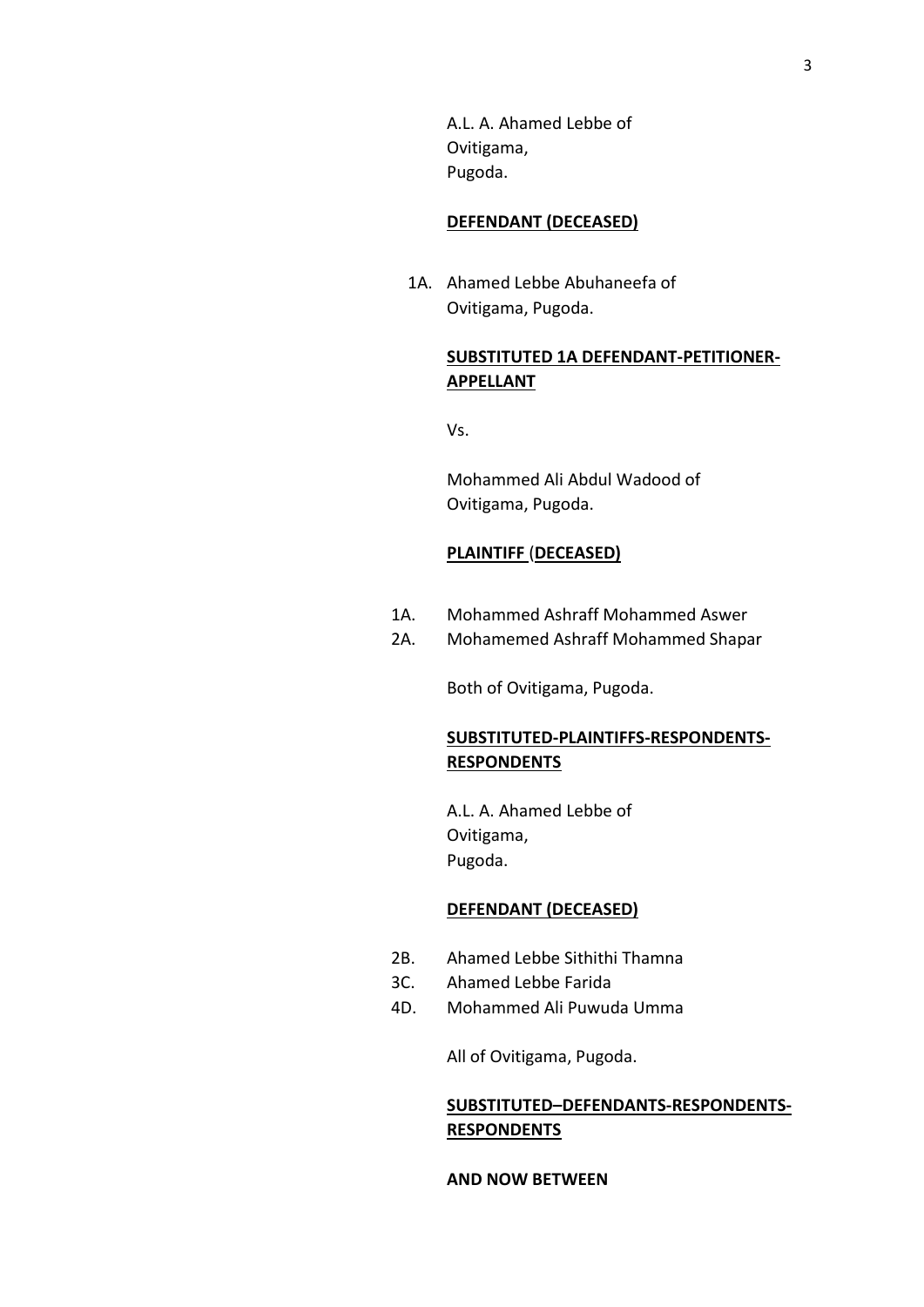1A. Ahamed Lebbe Abuhaneefa of Ovitigama, Pugoda.

# **SUBSTITUTED 1A DEFENDANT-PETITIONER-APPELLANT-PETITIONER**

- 1A. Mohammed Ashraff Mohammed Aswer
- 2A. Mohamemed Ashraff Mohammed Shapar

Both of Ovitigama, Pugoda.

# **SUBSTITUTED-PLAINTIFFS-RESPONDENTS-RESPONDENTS-RESPONDENTS**

- 2B. Ahamed Lebbe Sithithi Thamna
- 3C. Ahamed Lebbe Farida
- 4D. Mohammed Ali Puwuda Umma

All of Ovitigama, Pugoda.

# **SUBSTITUTED–DEFENDANTS-RESPONDENTS-RESPONDENTS-RESPONDENTS**

| <b>BEFORE:</b>     | K. Sripavan C.J.<br>Priyantha Jayawardena P.C., J. &<br>Anil Gooneratne J.                                                                              |
|--------------------|---------------------------------------------------------------------------------------------------------------------------------------------------------|
| <b>COUNSEL:</b>    | Ikram Mohamed P.C. with M.S.A. Wadood, Nadeeka<br>Galhena and Charitha Jayawickrema for the Substituted 1A<br>Defendant-Petitioner-Appellant-Petitioner |
|                    | Rasika Dissanayake for Substituted Plaintiff-Respondent-<br>Respondent-Respondents                                                                      |
| <b>ARGUED ON:</b>  | 16.12.2015                                                                                                                                              |
| <b>DECIDED ON:</b> | 10.06.2016                                                                                                                                              |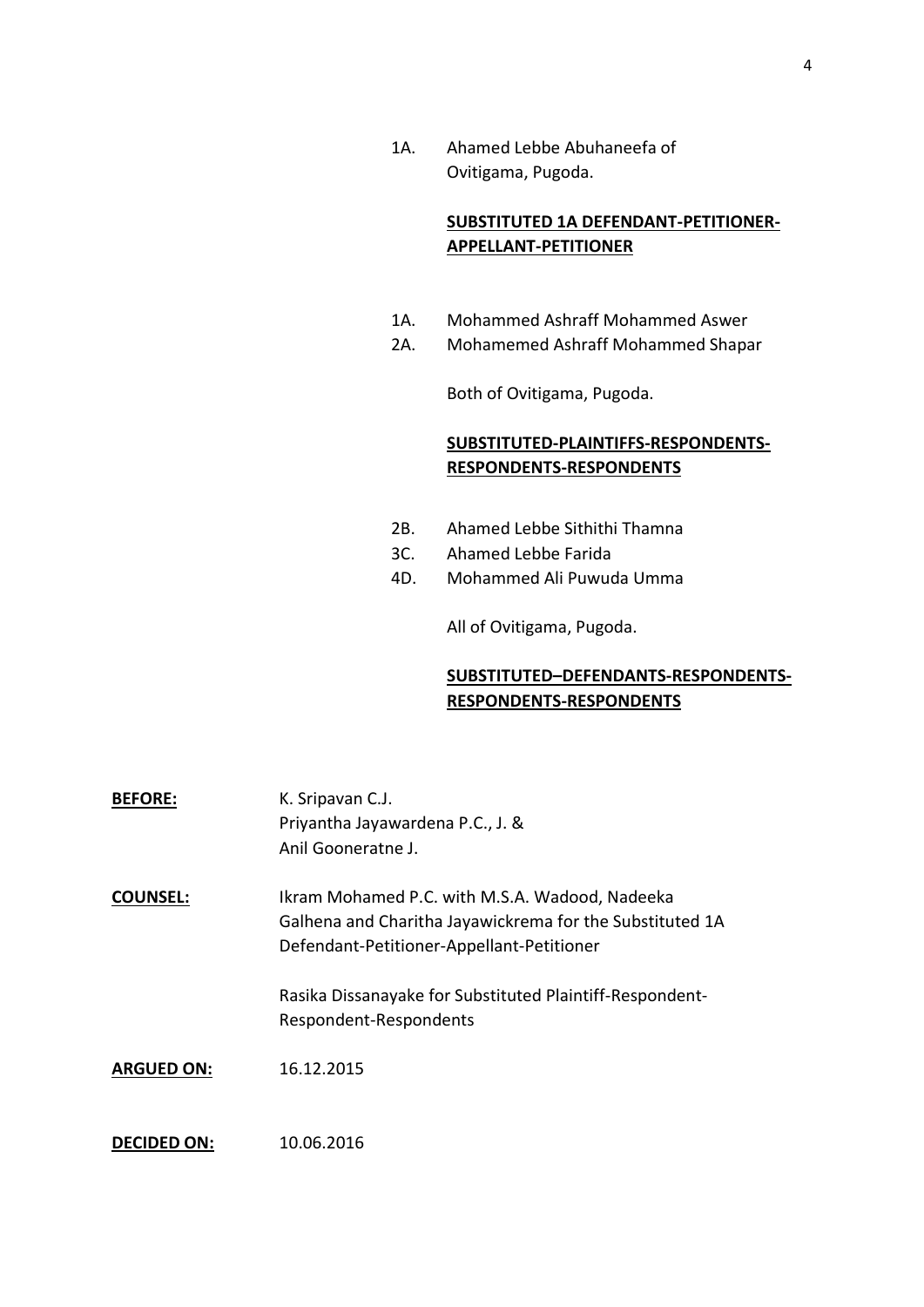## **GOONERATNE J.**

This is an appeal to this court by the Substituted 1A Defendant-Petitioner-Appellant-Petitioner (hereinafter referred to as Defendant-Petitioner) to set aside the Judgment of the Court of Appeal delivered on 11.06.2014 ('Y') dismissing an application to purge default on the basis that the application to purge default was outside the time limit permitted by law. (after a lapse of 14 days) Supreme Court granted Special Leave to Appeal on the following questions of law, as per paragraph 20 of the petition.

- (i) Has the Court of Appeal erred in Law in dismissing the said appeal of the Defendant Petitioner on the ground that the application to purge default had been made out of time in the absence of a finding of fact made by the learned Trial Judge that the said application had been made after 14 days of the service of ex parte decree?
- (ii) Has the Court of Appeal erred in law, in dismissing the said appeal on the ground that the application to purge the default had been made out of time in breach of the Principles of Audi Alteram Partem?
- (iii) Has the Court of Appeal erred in law in dismissing the said appeal on the ground that the application to purge the default had been made out of time, when the said matter was not a matter for the determination in the said appeal in the absence of a cross appeal being made by the Plaintiff Respondent?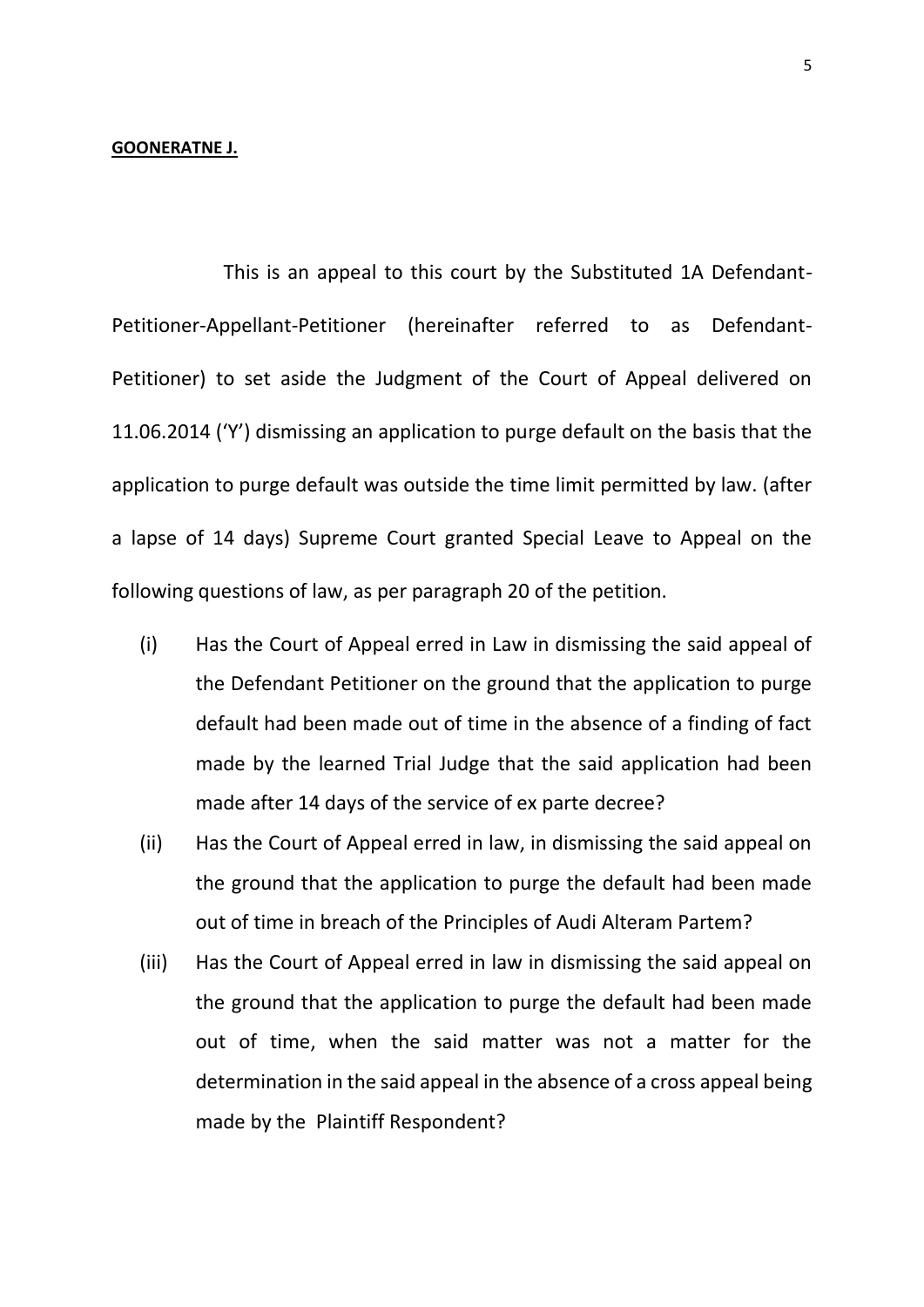(iv) Has the Court of Appeal erred in law in dismissing the said appeal of the Defendant Petitioner in view of its finding that the evidence adduced at the inquiry established reasonable grounds for default within the meaning of Section 86(2) of the Civil Procedure Code?

In the District Court of Gampaha the Plaintiff-Respondent-Respondent-Respondent (hereinafter referred to as the Plaintiff-Respondent) filed action for a declaration of title as prayed for in his plaint. The original Defendant filed answer and also amended answer and sought a dismissal of the action. Trial commenced on 05.08.1986 (pg. 67 of 'x') by recording admissions and issues. Plaintiff-Respondent led evidence on 20.01.1986, 13.03.1987 and on 29.08.1990. On 21.06.1994 Plaintiff-Respondent closed his case leading in evidence P1 to P4. Trial was re-fixed for 03.01.1995 for the Defendant's case but record indicates that both the original Plaintiff and Defendants died and steps were taken in the Original Court to substitute the legal heirs, of both parties. Thereafter the case was fixed for further trial on 04.06.1998 (Pg. 96 of 'X'). On the said day the Defendant party was absent and unrepresented. As such case had been fixed ex-parte and ex-parte evidence was led afresh, although the Plaintiffs had given evidence earlier and closed his case.

It is also noted that on the day the case was put off for the Defence case the Defendants were absent and unrepresented. (04.06.1948) No doubt it indicates the position of the registered Attorney. As long as a valid proxy is filed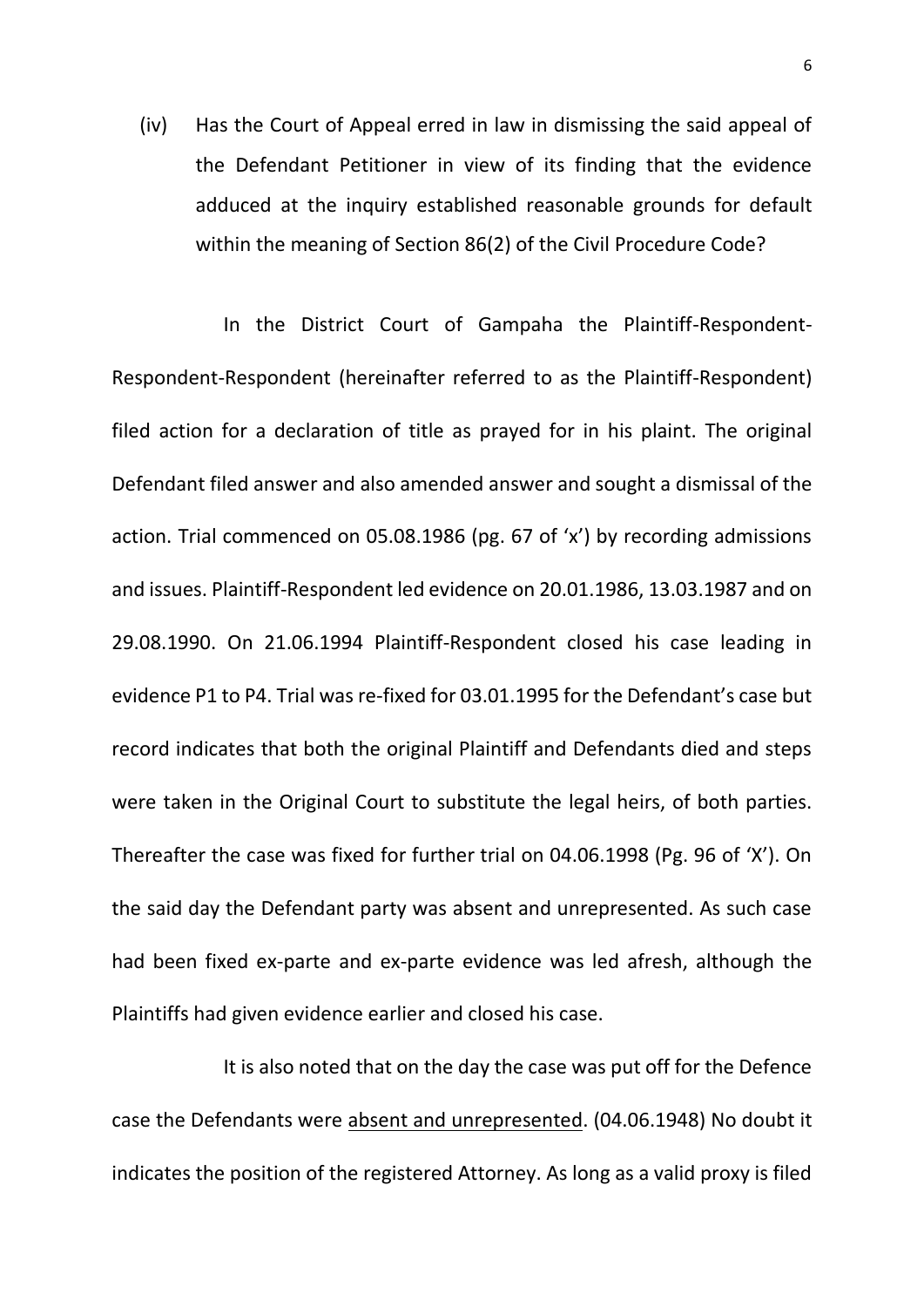of record and not revoked, it is no excuse for the registered Attorney or Proctor to keep away from Court merely because his client was absent. The registered Attorney is duty bound to be present in court and is required to at least make an application on behalf of his clients. However registered Attorney's absence along with the Defendants would be a ground to fix the case ex-parte.

In a gist, before I conclude this Judgment, I prefer to note the salient points in the Court of Appeal Judgment.

- (a) Learned District Judge's order which was to be set aside is dated 21.11.2000
- (b) Process servers report P1 accepted, as the date of serving the decree on the Defendants as 31.08.1998. Defendant's version of non-receipt of decree rejected by the Court of Appeal. Court of Appeal observes that the Defendant has failed to state of non-receipt of decree in their petition filed in the Court of Appeal
- (c) No objection on P1.
- (d) 14 days stipulated under Section 86(2) of the Civil Procedure Code is mandatory, vide a Ceylon Brewery Ltd. Vs. Jax Fernando 2001(1) SLR 270. Appellant failed to comply with the above mandatory requirement.
- (e) The term 'reasonable grounds' in the said Section 86(2) should be interpreted liberally and court need to be more flexible. Defendant's explanation of reasonable grounds are sufficient.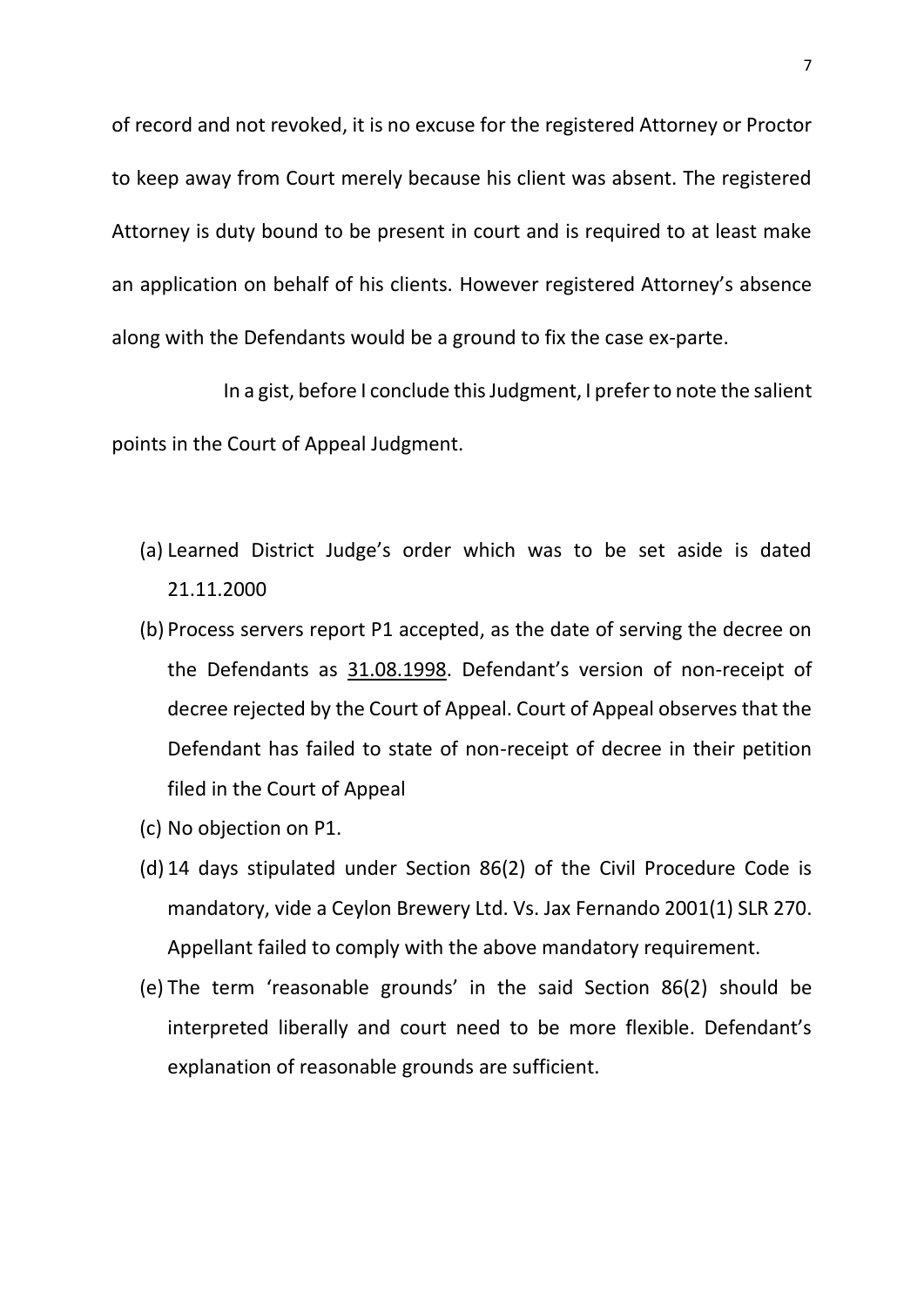It is interesting to note the position taken up by the Defendant-Petitioner to overcome the jurisdictional objection resulting from time bar. Learned President's Counsel argues inter alia, as in his oral and written submissions as follows:

- (1) Respondent at the inquiry to purge default did not contest the application on the basis of time bar, either orally or in their objections/written submissions.
- (2) Objections filed for the purposes of the inquiry by the Respondent do not aver the question of a time bar.
- (3) Respondent's objections filed on 17.09.1999 indicate that decree was served on 16.09.1998. (one day before the application was made to vacate ex parte decree)
- (4) As such in the above circumstances the question of time bar never became a matter for the learned District Judge to decide. In the trial Judge's order it is stated

කෙසේ වෙතත් පෙත්සම පුමාදුවී ඉදිරිපත් කිරීම පිළිබදව පැමිණිල්ලෙන් පුශ්නයක් මතුකලේ නැත. එසේ හෙයින් මෙම පුමාදය පිලිබදව මෙ අවස්ථාවේදී සලකා නොබලමි.

The several points urged by both learned counsel on either side raise several interesting points that need to be carefully considered, especially where the Court of Appeal Rules on the questions of reasonable grounds in favour of the substituted 1A Defendant-Petitioner-Appellant, but holds that the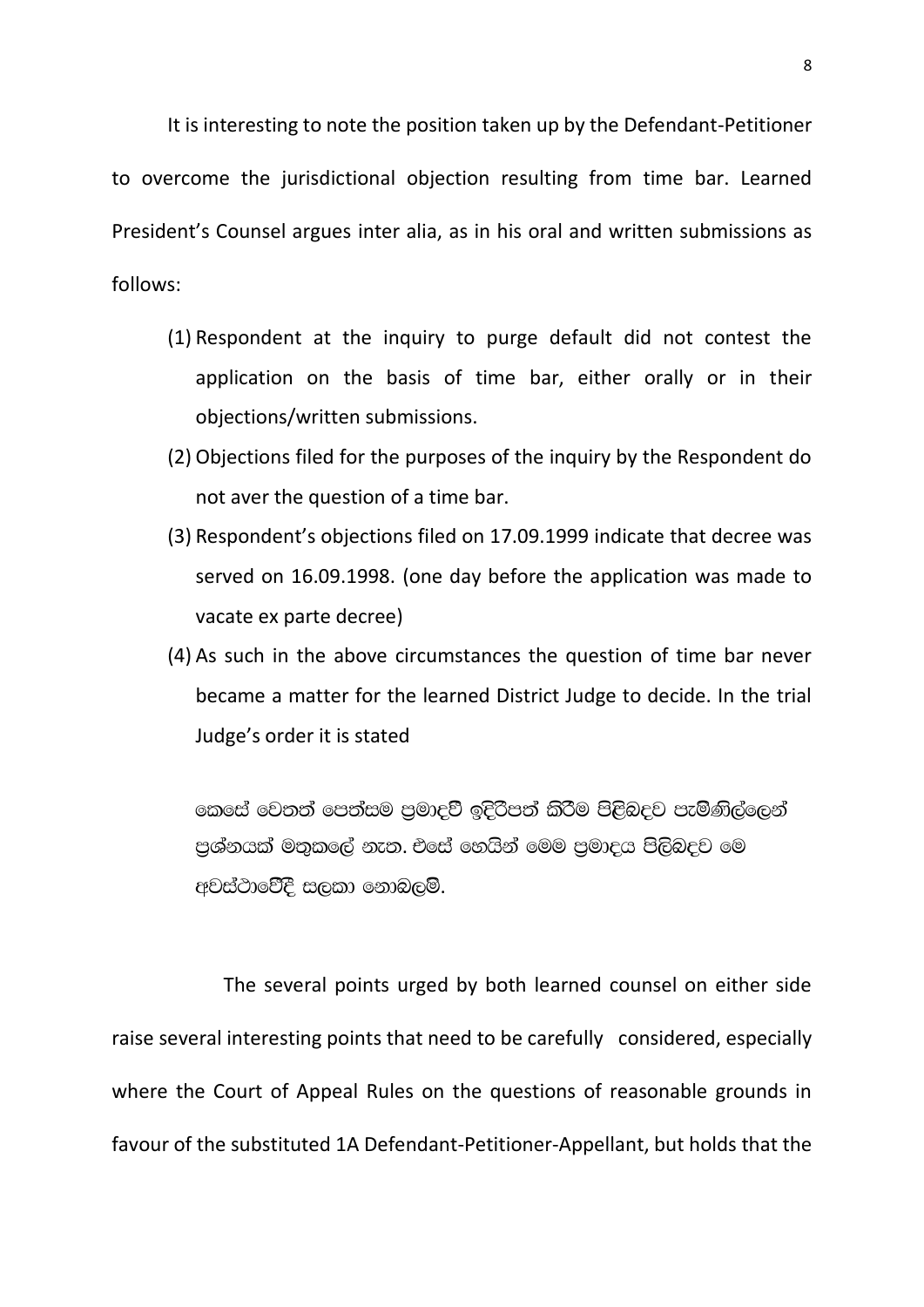time limit requirement specified under Section 86(2) of the Civil Procedure Code is mandatory and not directory. The Court of Appeal rely inter alia in the reported case of Ceylon Brewery Ltd. Vs. Jax Fernando 2001 (1) SLR 270 and also observe that it is trite law that a pure question of law can always be taken up in appeal. Notwithstanding above learned President's Counsel stress that there was no adjudication by the learned District Judge as regards the stipulated time limit in terms of the above stated section of the Civil Procedure Code and state that date of service of decree, whether served or not is not a pure question of law which can be raised in appeal for the first time. It is his view that the 14 day requirement is a procedural requirement, and though affects the jurisdiction of court, it does not affect the total want of jurisdiction. He cites an important case dealing with latent or contingent want of jurisdiction which could be waived by acquiescence or inaction, and the patent want of jurisdiction which cannot be waived by non-objection. Vide, Perera Vs. Commissioner of National Housing 77 NLR 361.

One has to be mindful of the language used by the legislature as referred to in Section 86 of the Civil Procedure Code. Is it mandatory or directory? A Court of Law need not transgress upon the domain of the legislature and rule otherwise, if the intention of the legislature was to apply the law and procedure strictly and stringently. As such the guidelines suggested by his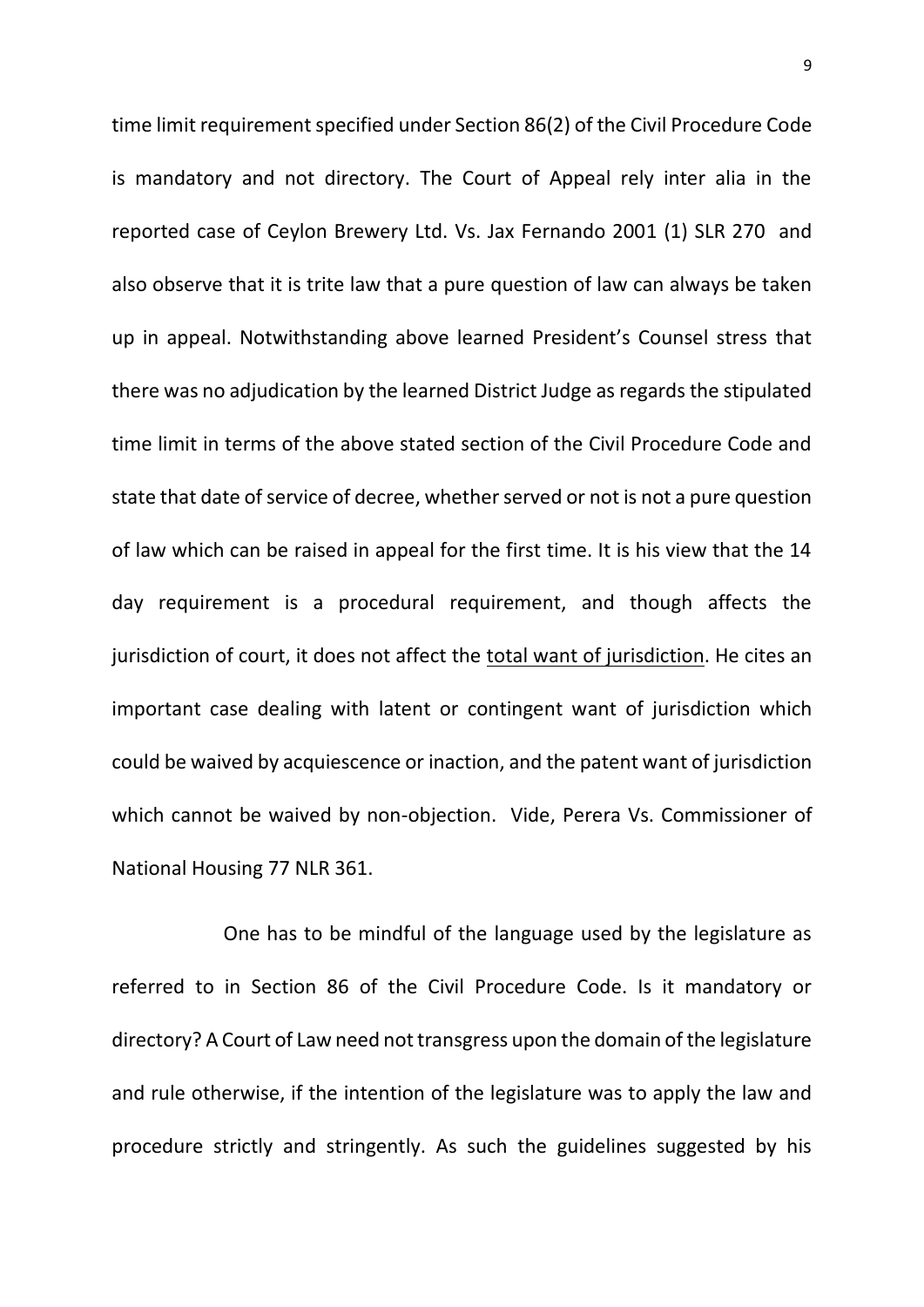Lordship Justice Victor Tennekoon in the above decided case as regards patent and latent jurisdiction would no doubt assist this court. On the other hand to conclude on the question of mandatory or directory on the relevant piece of legislation would be of immense importance to arrive at a decision as regards the case in hand.

It is in a way, unfortunate for the Court of Appeal not to have granted relief for the Substituted 1A Defendant-Appellant, as the said Court, having ruled on the reasonable grounds of default in favour of the said party. The Court of Appeal was not in a position to grant any relief according to law as the time frame within which an application to purge default was made beyond the period stipulated by law. Section 86(2) of the Civil Procedure Code confers jurisdiction on the District Court to set aside a default decree. That jurisdiction depends on two conditions being satisfied. One condition is that the application should be made within fourteen days of service of default decree on the Defendant, vide, The Ceylon Brewery Ltd. Vs. Jax Fernando Proprietor, Maradana Wine Stores 2001 (1) SLR at 271.

It is settled law that provisions which go to jurisdiction must be strictly complied with. Sri Lanka General Workers Union Vs. Samaranayake 1992 (2) SLR 265 at 273-274. As such Section 86(2) of the Code is mandatory and not directory. It is the intention of the legislature to stipulate strictly time limits to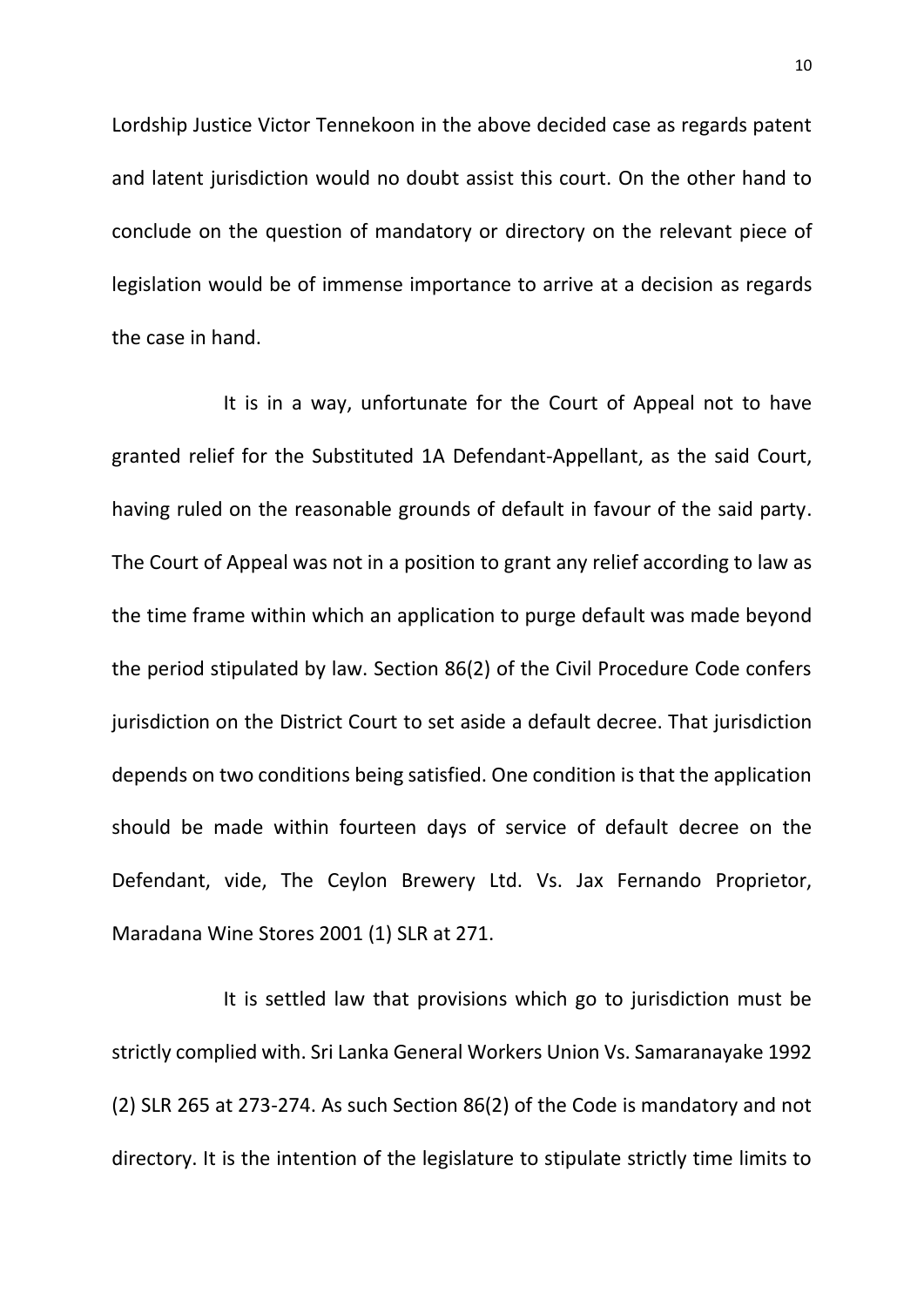enable the District Court to be conferred with jurisdiction. A Court of law need to get at the real intention of the legislature by attending to the whole scope of the statute to be construed. Enactments which regulates procedure of courts are usually construed as imperative. As such I cannot conclude that the lapse on the part of the 1A Defendant-Appellant is a mere irregularity, as the law is settled that provisions which go to jurisdiction must be strictly complied with. On the contrary to take a different view to above would leave room for abuses in the Administration of Justice. A liberal approach is possible where a court has to decide on the reasonableness of default, but not as regards stringent procedure pertaining to a jurisdictional issue which could be described as a patent want of jurisdiction which is not curable for non-objection/acquiescence or waiver.

It is apparent from the proceedings in the lower court that the question of time bar was not a matter raised before the learned District Judge. On that basis learned President's Counsel argued that it is a mix question of fact and law and that such a position cannot be urged for the first time in appeal and assuch the learned Judge of the Court of Appeal erred in this regard. I am unable to accept the argument of the learned President's Counsel. I have held, having considered the case of the 'Ceylon Brewery' as stated above and having considered the provisions contained in Section 86(2) of the Civil Procedure Code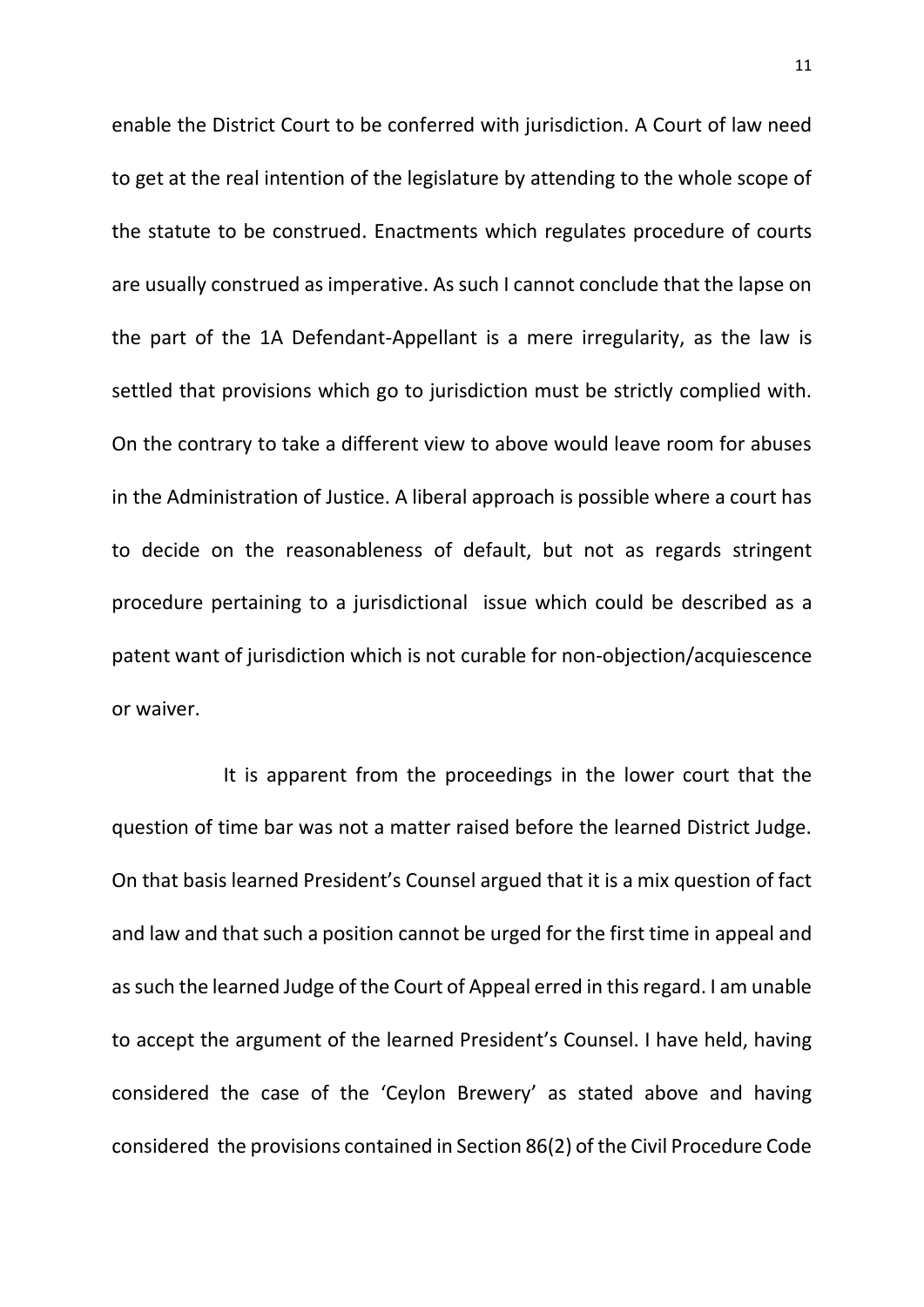that Section 86(2) is mandatory and must be strictly complied with. Construction of a statute is a pure question of law, and it can be raised in appeal for the first time (76 NLR 427). My views are also supported in *Talagala Vs. Gangodawila Corporative Store Society Ltd. 48 NLR 472.*

Held:

Where a question which is raised for the first time in appeal is a pure question of law and is not a mixed question of law and facts, it can be dealt with. The construction of an Ordinance is a pure question of law.

The Fiscal's report and Appellant's application to purge default is part of the record and proceedings. The Court of Appeal is within its authority to consider same, and rule on the time frame.

I also note that the absence of the Proctor or registered Attorney has never been explained in the proceedings/submissions made to this court or made available on behalf of the substituted 1A Defendant-Petitioner-Appellant-Petitioner. There is no excuse for the registered Attorney to be absent on the day in question, as long as a valid proxy is filed of record and not revoked. The registered Attorney along with the party concerned has to take the blame for the default. Negligence of the registered Attorney is much more serious as he has failed in his professional obligations towards his client.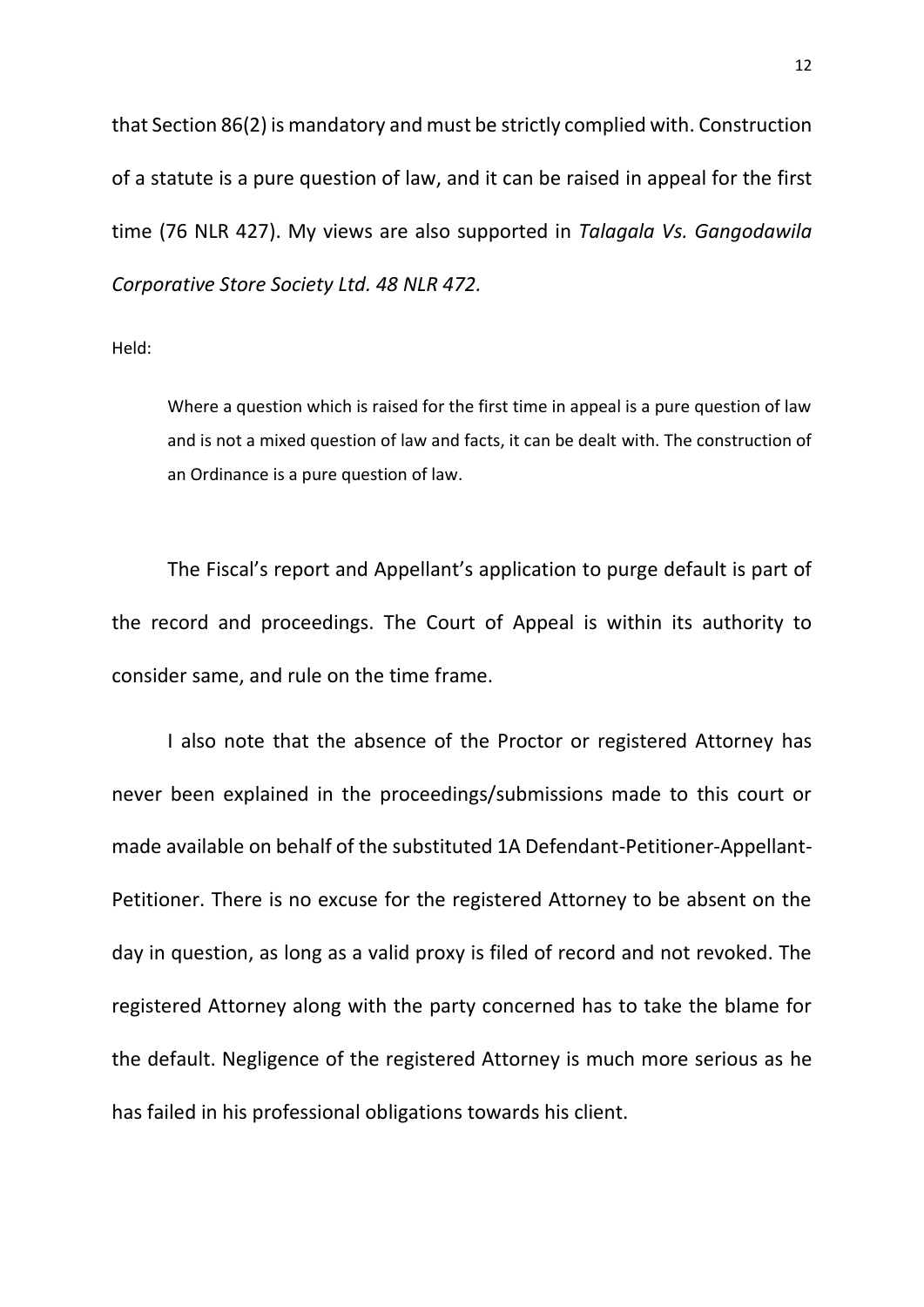I would answer the questions of law in terms of paragraph 20 of the petition as follows:

- (i) No. The absence of a finding by the learned District Judge is no bar for the Appellate Court to rule as a pure question of law.
- (ii) No. Opportunity was available to the party concerned in terms of the law, to purge default, and he had been cross-examined and Fiscal's report marked P1 was put to the witness which refer to date of service by Fiscal of the decree.
- (iii) No, and in view of the answer given in (i) above, it does not arise
- (iv) No. Section 86(2) requires two conditions to be satisfied i.e application to purge default to be filed within 14 days which is mandatory and to establish the grounds of reasonable requirement. Both conditions need to be satisfied, and the first being mandatory would be the intention of the legislature.

In all the facts and circumstances of this case I am not inclined to disturb

the findings of the learned Judge of the Court of Appeal and the conclusions of the learned District Judge. The time limits specified in Section 86(2) of the Civil Procedure Code to set aside a default decree is mandatory.

As stated above, it is settled law, and only reasonable grounds could be explained to take a liberal approach, but both conditions in Section 86(2) need to be satisfied. Construction of a Statute is a pure question of law which could be raised for the first time in appeal. In a case where the default